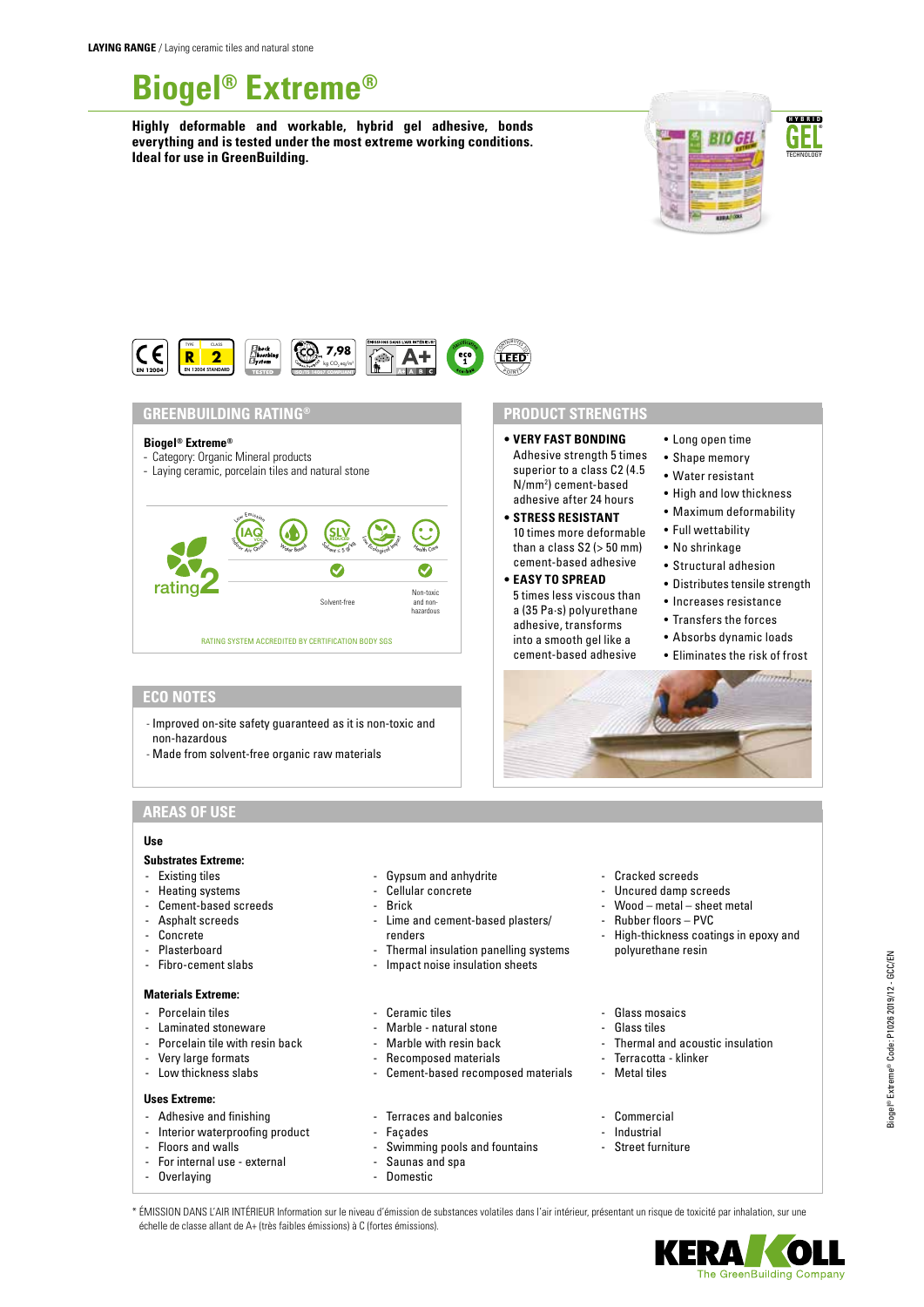#### **Preparation of the substrate**

All the substrates must be flat, compact, free from with no loose flaky parts, resistant, free from any debonding agents, dust and moisture rising.

It is best to apply a coat of diluted Primer A Eco on very absorbent cement-based substrates.

#### **Adhesive preparation**

Single Pack: Part B is found inside the pack.

Respect the preset ratio of 8.6 : 1.4.

Remix part B into the bucket containing part A, being careful to mix the two parts uniformly until a smooth, even coloured mixture is obtained.

The containers of Biogel® Extreme® must be stored at a temperature of  $\approx$  +20 °C for at least 2 – 3 days prior to use.

#### **Application**

Biogel® Extreme® can be applied with a suitable toothed spreader, to be chosen according to the size and type of the tile. Using the smooth part of the spreader, apply a fine layer of product, pressing down onto the substrate in order to ensure maximum adhesion. Press down each tile to allow for maximum coverage of the surface.

To guarantee structural adhesion it is necessary to apply a layer of adhesive sufficient to cover the entire back of the coating material. Large, rectangular sizes with sides > 60 cm and low thickness sheets may require adhesive to be applied directly to the back of the material.

Check samples to make sure the adhesive has been transferred to the back of the material.

Create elastic expansion joints:

 $\approx$  10 m<sup>2</sup> in external applications,

 $\approx$  25 m<sup>2</sup> in internal applications,

- every 8 metres in long, narrow applications.

Respect all structural, fractionizing and perimeter joints present in the substrates.

#### **Cleaning**

Clean the tools and any residues of Biogel® Extreme® from the coated surfaces using water while the adhesive is still fresh. Once hardened, the adhesive can only be removed mechanically or using Fuga-Shock Eco cleaner.

#### **SPECIAL NOTES**

#### **Pre-treatment of special substrates**

Timber thickness ≥ 25 mm: Keragrip Eco Pulep

Metal and sheet metal: Keragrip Eco Pulep

Gypsum and anhydrite (internal use only): EP21

PVC and rubber: Keragrip Eco Pulep

As treating special substrates is difficult to classify in a standard manner, it is always advisable to contact Kerakoll Global Service and/ or request a site inspection by a GreenBuilding Consultant. In any case it is essential to carefully read the technical data sheet on how to use the indicated primers properly.

#### **Materials and special substrates**

**Marble–natural stones and recomposed materials:** the materials subjected to high deformation or staining due to water absorption need a reactive adhesive such as Biogel® Extreme®. Marble and natural stone in general may have characteristics that vary even with reference to materials of the same chemical and physical nature. For this reason it is essential you consult Kerakoll Global Service to request specific indications or to carry out a test on a sample of the material. Check for the presence of any really consistent traces of rock dust created during cutting, and remove them if found.

**Special substrates:** adherent and floating polymer sheets, liquid bitumen and tar-based sheets or membranes require application of a laying screed on top.

#### **Special applications**

**Façades:** the substrate should guarantee a cohesive tensile strength of ≥ 1.0 N/mm².

The need to call for suitable mechanical safety anchoring must be evaluated by the designer for coverings with > 30 cm side. Always apply a layer of adhesive directly on the back of the material (per India tile/stone).

In insulation panelling systems, carry out a reinforced plaster/render cycle, mechanically fixed to the substrate, with a minimum thickness of 10 mm.

**Ready for early use:** product will be ready for early use adding a 160 g packaging of Factory Epofast to each 10 kg packaging of Biogel® Extreme® (1 pack. : 1 pack. ratio). If subject to heavy traffic, the product will be ready for use after ≈ 6-16 hrs (+23 ° C / + 5 ° C).